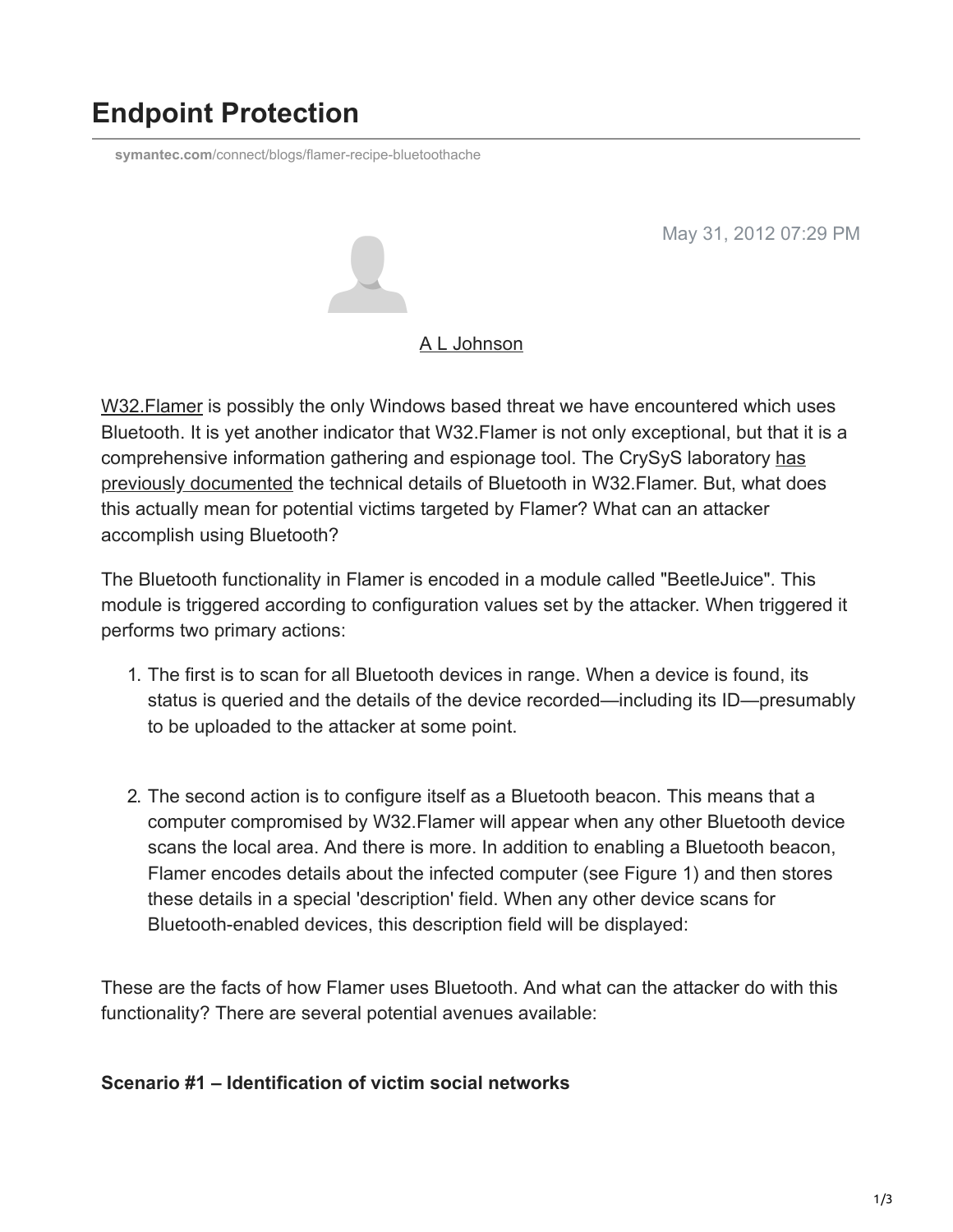By continuously monitoring the Bluetooth devices within range of a W32.Flamer compromised computer, the attacker can build a profile of various devices encountered throughout the day. This will be particularly effective if the compromised computer is a laptop because the victim is more likely to carry it around. Over time, as the victim meets associates and friends, the attackers will catalog the various devices encountered, most likely mobile phones. This way the attackers can build a map of interactions with various people—and identify the victim's social and professional circles.

## **Scenario #2 – Identification of victim physical locations**

When compromising a victim's computer, the attacker has determined that this particular victim and their location is a high-priority target. While the building that the victim resides in can be known, the actual office is not identified. The attacker, however, could identify the location of compromised devices using Bluetooth.

Bluetooth operates over radio waves. By measuring the strength of a radio wave signal, an attacker can measure if he is she is getting closer or further away to a particular device. With the Bluetooth beacon turned on, and with the details of a particular compromised device available in the description field, it is straightforward for the attacker to identify the physical location of a W32.Flamer compromised computer or device.

An alternative to this is that rather than identifying the actual compromised computer, the attacker identifies a mobile phone which belongs to the victim. The Beetlejuice module already has retrieved a list of all the devices IDs which are near to the infected computer and so the attacker knows what devices belong to the victim. It is likely that one of the devices is a mobile phone which the victim carries most times. Now the attacker has the ability to passively monitor for the victim, without installing or modifying the victim's devices. Bluetooth monitoring devices could be placed in airports, train stations, or any transport hub, and listen for the ID values of any known victim device. [Some attacks](http://www.tomsguide.com/us/how-to-bluesniper-pt1,review-408.html) have even identified Bluetooth devices more than one mile away. The more sinister aspect of this passive sniffing is that it allows the attacker to pinpoint a victim and, therefore, more easily track them in the future.

### **Scenario #3 – Enhanced information gathering**

As [described in our previous blog](https://community.broadcom.com/symantecenterprise/viewdocument?DocumentKey=eb9e7f9c-93ef-45ab-8cae-2edce8b4b8c2&CommunityKey=1ecf5f55-9545-44d6-b0f4-4e4a7f5f5e68&tab=librarydocuments), a substantial part of Flamer's functionality is implemented in Lua scripts, or 'apps' which are downloaded from the FLAME 'app repository'. It would be trivial for an attacker to upload a new malicious Bluetooth Lua app